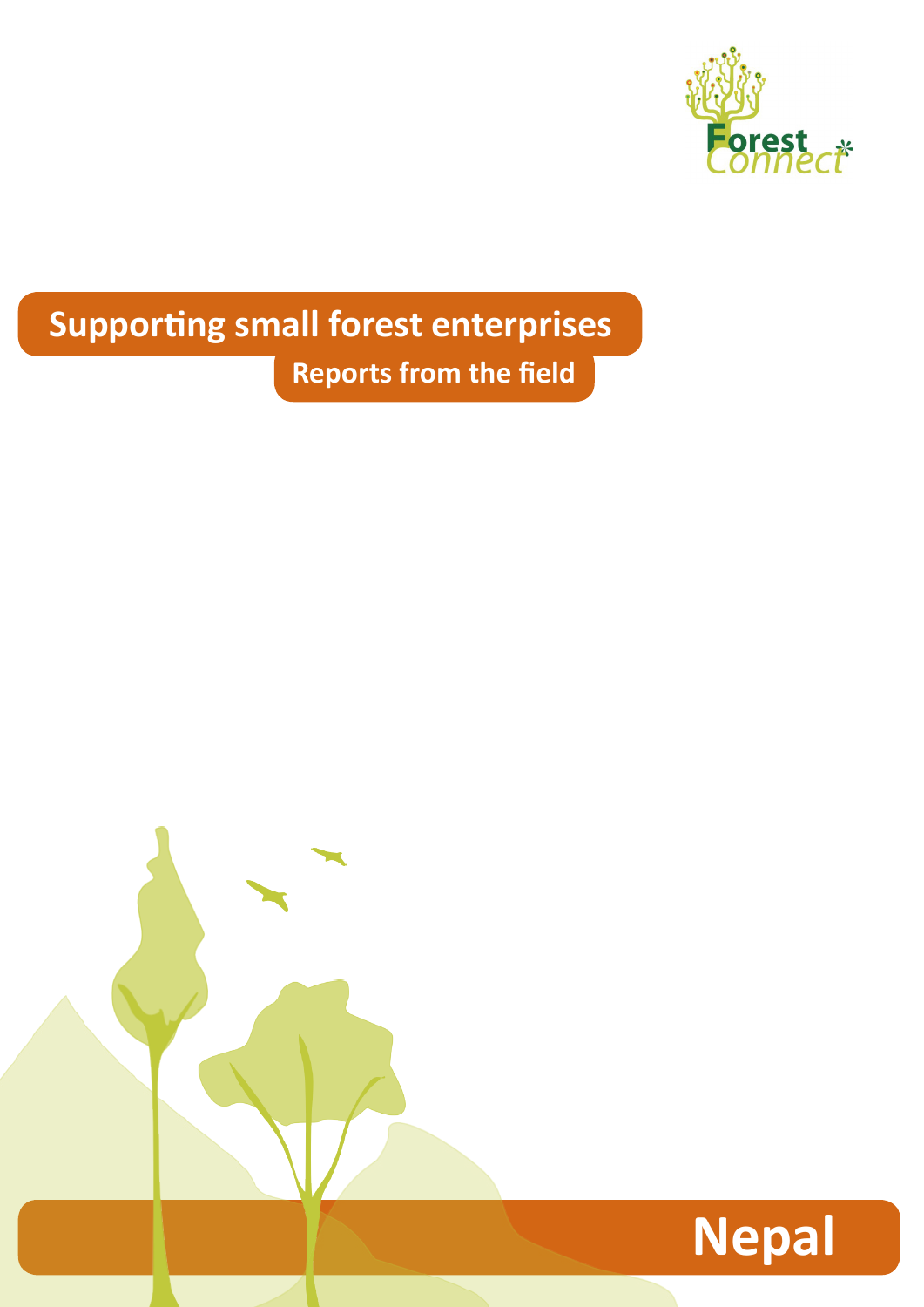

This research was part-funded by UK aid from the UK Government, however the views expressed do not necessarily reflect the views of the UK Government.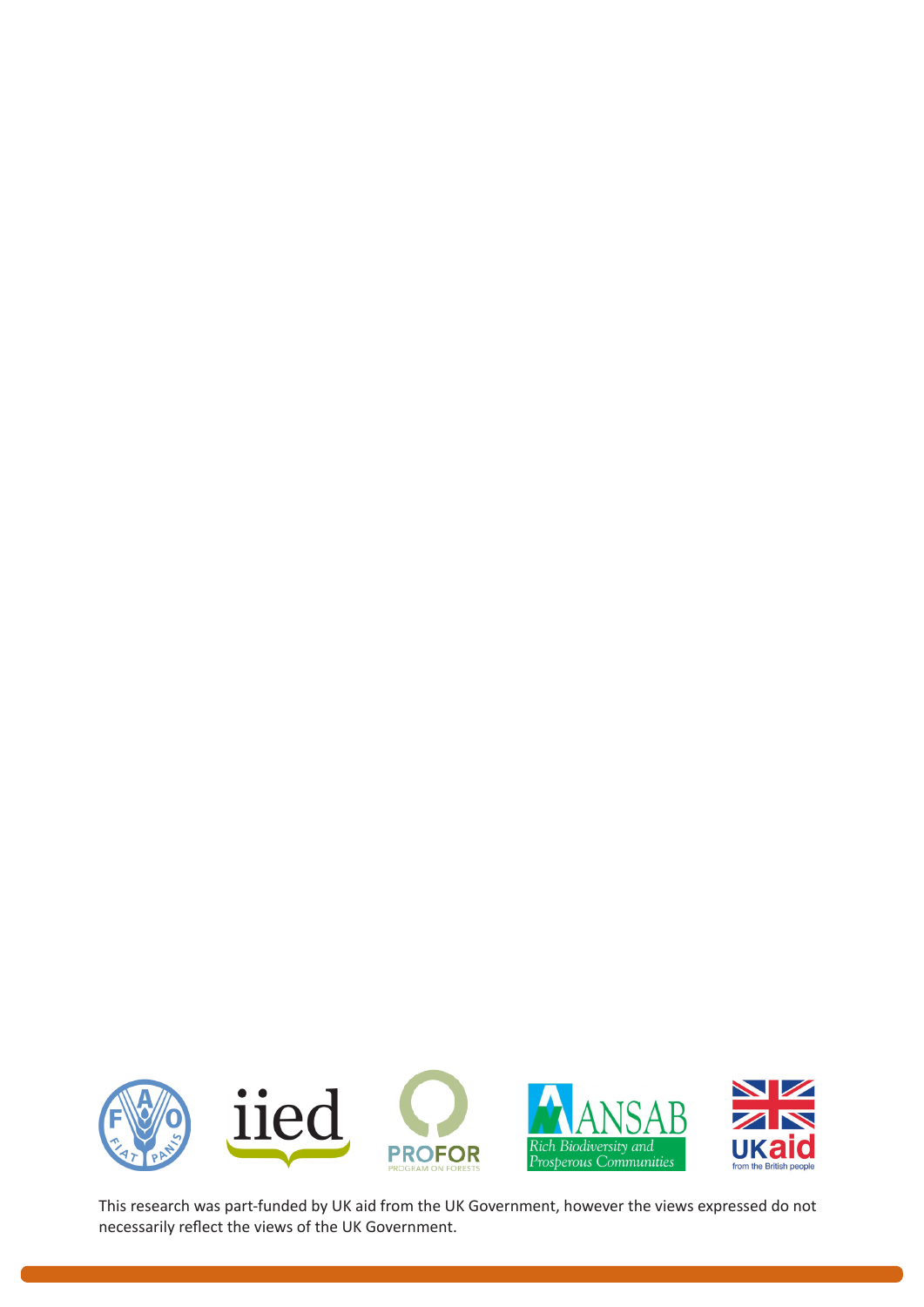## A report on

# **Forest Connect in-country experiences in Nepal**

Name of the National Hub Organisation in the country: **Asia Network for Sustainable Agriculture and Bioresources (ANSAB)**

**Submitted to The Food and Agriculture Organization (FAO) of the United Nations** Contact: Ms. Sophie Grouwels Forestry Officer, Community-based Enterprise Development (CBED) Tel (39)06 570 55299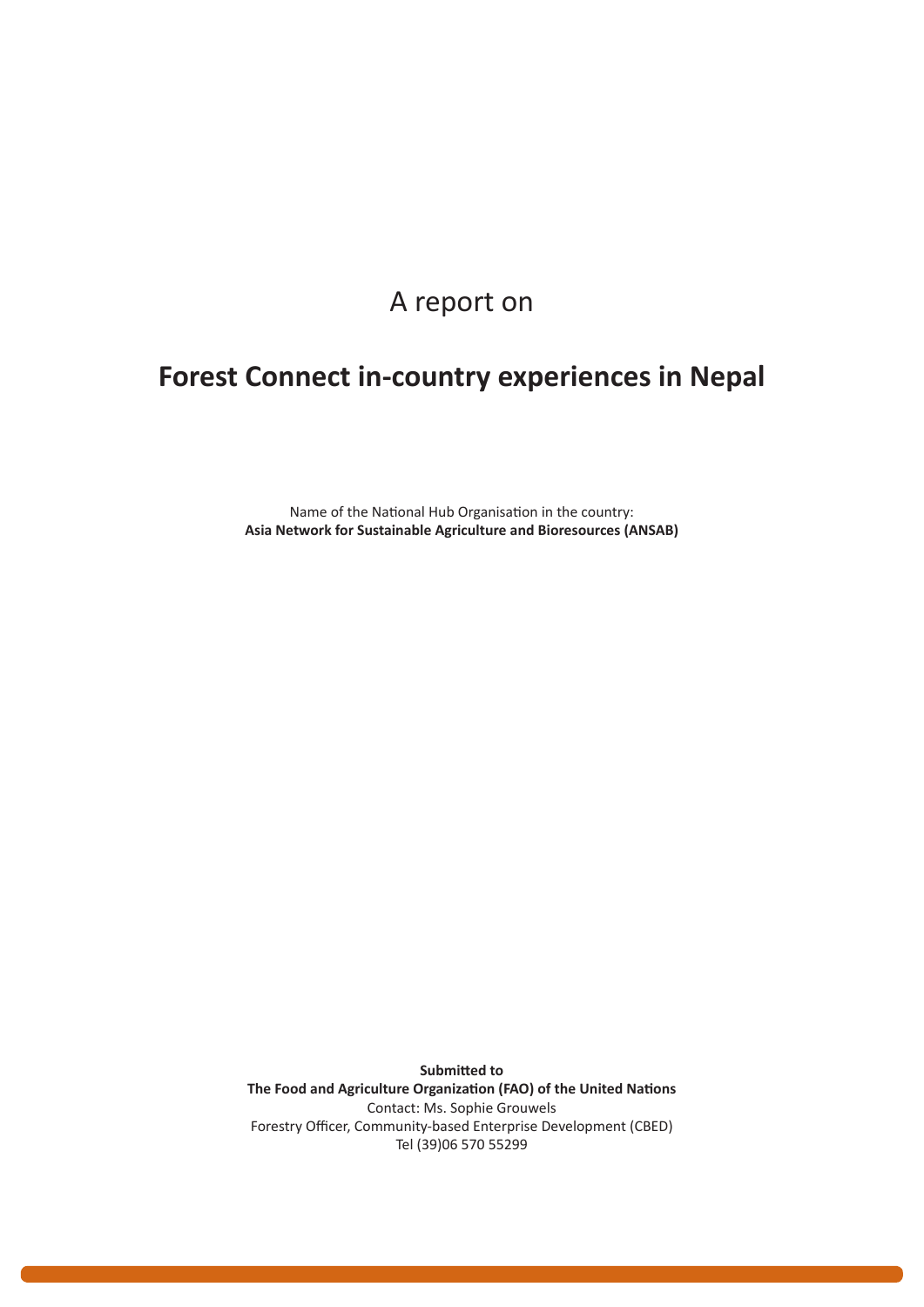# **Contents**

| 1. Institutional history                                                      | 2 |
|-------------------------------------------------------------------------------|---|
| 2. Achievements and outcomes                                                  | 2 |
| a. Diagnostic study on SMFEs and their associations within Nepal              | 3 |
| b. Web directory of SMFEs                                                     | 3 |
| c. Directories of critical services and service providers for SMFEs and CFUGs | 3 |
| d. Value chain study of Jatamansi                                             | 4 |
| e. Forest Connect Nepal website                                               | 4 |
| f. Examination of the major issues faced by SMFEs                             | 4 |
| g. National-level association of producer groups and community enterprises    | 4 |
| h. Networks between facilitating organisations                                | 5 |
| i. Strategic inputs on SMFEs and NTFPs to the government                      | 5 |
| j. Information sharing through ANSAB's website and newsletter                 | 6 |
| 3. Benefits of the alliance                                                   | 6 |
| 4. Future prospects and sustainability                                        | 7 |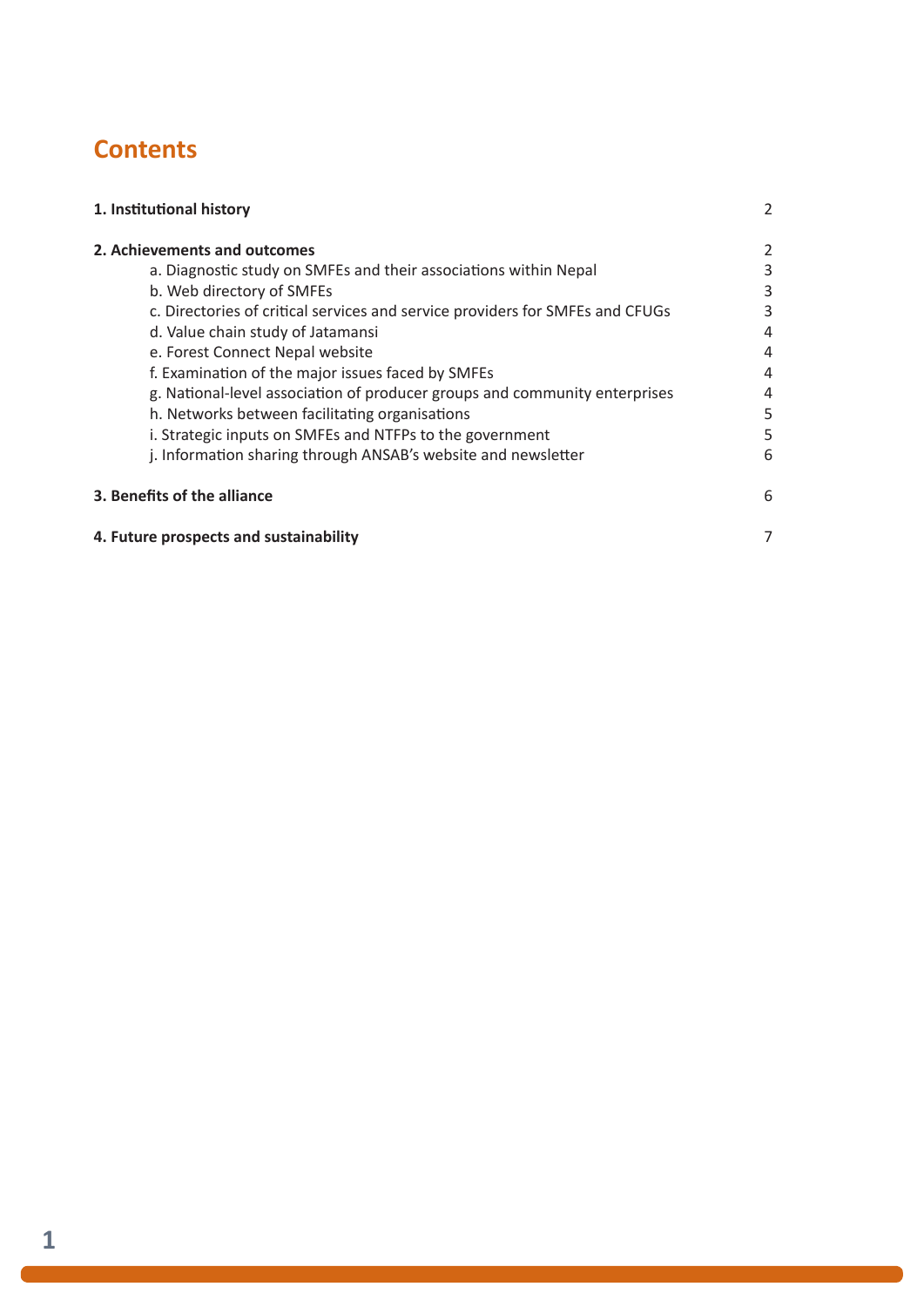## **1. Institutional history**

Asia Network for Sustainable Agriculture and Bioresources (ANSAB) has been implementing Forest Connect Initiatives in Nepal since August 2007. ANSAB has completed the three years of the Forest Connect Nepal (FCN) programme.

Since its establishment in 1992, ANSAB has been working in community-based forest enterprise (CBFE) development and promoting their value chain linkages. It has developed and strengthened a total of 1,166 economic entities involved in the collection, value addition and trading of forest products and high value agriculture crops. It has also brought a total of 100,672 hectares of forest and meadow areas under better community management with 393 Community Forest User Groups (CFUGs). ANSAB's involvement in Forest Connect occurred as a result of its many experiences working in the CBFE sector and its relationship with FAO, developed during the conducting of a Marketing Information System (MIS) study in Lao PDR in 2005. The goal of Forest Connect is "to substantially reduce poverty for forest dependent people in key partner countries by increasing the number of successful and sustainable small forest enterprise associations". This fits well with the principle and expertise of ANSAB's Pro Poor Economic Development programme. Based on ANSAB's expertise and long experience in the CBFE sector, FCN's efforts are directed to strengthening small and medium forest enterprises (SMFEs), increasing the visibility of SMFEs in Nepal, and promoting improved organisation and connectedness of SMFEs between each other and with markets, service providers and policy processes. FCN aims to support and strengthen SMFEs and their connectedness to ensure their long-term sustainability.

The Forest Connect programme in Nepal is being implemented by ANSAB with different working partners in government, community-based organisations, local enterprises, CFUGs, research institutions and other organisations relevant to CBFE. As a Forest Connect hub in Nepal, ANSAB shares the FCN activities and programmes in Nepal NTFP Network (NNN) meetings. NNN is coordinated by ANSAB and consists of 50 organisational and 250 individual members representing government, community, business, donors, the Federation of Community Forestry Users, forest enterprises, NGOs and development agencies from Nepal, China, India, Uganda, the UK and the USA. ANSAB also coordinates the NNN meetings with participants from the Government of Nepal, the Federation of Community Forestry Users Nepal (FECOFUN), community forest enterprises and Nepalese business organisations. NNN meetings focus on discussing issues and identifying effective means of collaboration and coordination among the supporting organisations. Final decisions for the FCN activities are verified by the NNN meetings.

### **2. Achievements and outcomes**

#### **Brief context**

SMFEs have traditionally served as a means of sustaining rural livelihoods in Nepal. Most of the rural people, especially in the hills, depend on the collection of NTFPs to sustain their livelihoods. SMFEs are being established to help reduce poverty through employment generation, both through self-initiation of local communities and through technical and financial support from government agencies, and bilateral and multilateral projects. The majority of SMFEs are associated with community forest user groups (CFUGs) that have formed under Nepal's three decades of community forestry programmes. At present, there are over 18,000 CFUGs, and approximately one third of the population is participating in the management of 21 per cent of the country's forest area. In addition to NTFP-based SMFEs, wood-based enterprises, such as furniture making, agricultural tool manufacturing and wood depots are increasing in local market centres.

SMFEs exist in Nepal in various modalities, which can be described according to eco-region, ownership and management structure. A study by ANSAB found that the majority of SMFEs in Hills and Himalaya regions are operated informally by CFUGs, and only a few are wood-based enterprises such as timber depots and small furniture enterprises. Enterprises such as community goat keeping, NTFP collection and processing, beekeeping, communitybased milk production, allo and nettle processing, and bio-briquette production are more abundant. These enterprises are commonly found in small villages, operated locally, and contribute significantly to rural employment and livelihood generation. Another study in Tarai region shows a dominance of private-entrepreneur run woodbased enterprises, such as private sawmills, veneer producing plants, resin processing plants, timber and fuel wood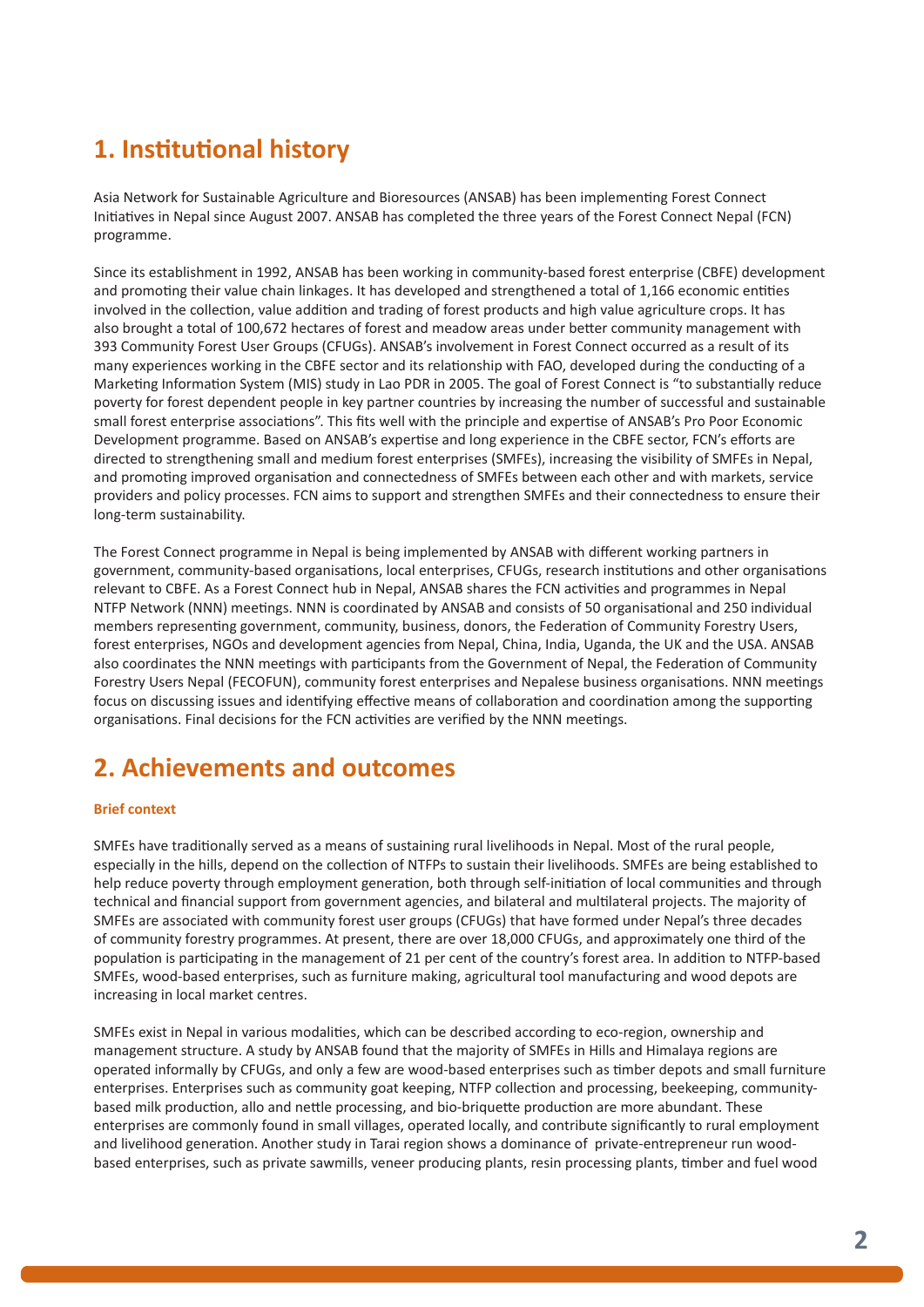depots, and NTFP wholesaling firms, . Some CFUGs are involved in community cultivation of medicinal and aromatic plants. They have established community distillation units, which are registered by the District Cottage Industry. In addition, community and private cultivation of medicinal and aromatic plants such as Kurilo, Tulsi, Citronella, chamomile, and palmarosa are cultivated on community forest lease land.

ANSAB has been promoting SMFEs in Nepal with a comprehensive range of activities, including entrepreneurship development, enterprise planning and development, business development services, marketing information services, value chain promotion and market linkages, and product certification. In 2010, ANSAB developed and strengthened a total of 1,166 economic entities (subgroups, micro and small enterprises, and so on) involved in the collection, value addition and trading of forest products and high value agriculture crops, including 68 regional and national processing and marketing enterprises. These economic entities generated total monetary benefits of US\$7.66 million in 2010, benefitting 78,828 economic participants. ANSAB, with the help of partners, aims to continue supporting SMFEs to create an enabling policy environment, to strengthen SMFEs – including producer groups – and to develop linkages both between themselves and with responsible buyers and service providers, to ensure their long-term sustainability.

FCN has been an important initiative in this regard, providing the required leverage for the promotion of SMFEs in Nepal. Activities carried out by the Forest Connect initiative since its inception in 2007 have resulted in: improved accessibility of information to SMFEs and stakeholders; improved understanding of linking SMFEs to policymakers, markets and service providers; and a strengthened network between facilitating organisations.

The achievements and outcomes of FCN so far are summarised below.

#### **a. Diagnostic study on SMFEs and their associations within Nepal**

FCN carried out a diagnostic study on small and medium sized forest enterprises in Nepal in April 2008. Information was collected on successful enterprises, field practices and lessons learned from previous studies in Nepal. Field-level activities were designed to collect project relevant information and to align data collection with other ANSAB projects wherever possible. A comprehensive review focusing on five major NTFP species, one timber species and associated enterprises was conducted to explore the relationships between forests, poverty and livelihoods. The diagnostic study was published as a book, *Challenges and opportunities for Nepal's small and medium forest enterprises*, by FAO in 2009. The publication has also been uploaded to the FAO website and has further improved the accessibility of the information on SMFEs in Nepal.

#### **b. Web directory of SMFEs**

FCN developed a web directory of the SMFEs in June 2009. The directory consists of detailed information on 872 SMFEs such as SMFEs' name, contact details, location, product classification and other general information. The directory will continue to be updated as new SMFEs are documented. The enterprises in the directory are categorised under twelve major product classifications: ayurvedic clinic, essential oil, furniture, handmade paper, health and beauty care, input supplier, natural fibre, NTFP trade, resin and turpentine, spices, silk, and unspecified. The directory can be accessed at http://www.ansab.org/fcn/smfedatabase.php.

#### **c. Directories of critical services and service providers for SMFEs and CFUGs**

FCN prepared a draft list of the critical services required for SMFEs and CFUGs, and the potential service providers of those critical services in 2010. Information in the draft directory was verified and finalised in the 34th NNN meeting. The directory of critical services provides information for SMFEs, CFUGs and stakeholders working in the SMFE sector on critical SMFE related services in seven categories, namely: input supply and raw material sourcing, enterprise development planning, enterprise operation and management, technology and product development, legal and policy, marketing, and finance. The list of service providers and facilitating organisations provides detailed information, including a contact person, address, website, the focal services provided. The directories of the critical services and service providers can be accessed at http://www.ansab.org/ fcn/CriticalServices.pdf and http://www.ansab.org/fcn/ANSAB\_directory.pdf. With these directories, SMFEs and CFUGs can easily access information on service providers as per their specific service need, which was not easily available before and would otherwise take more of their time and effort.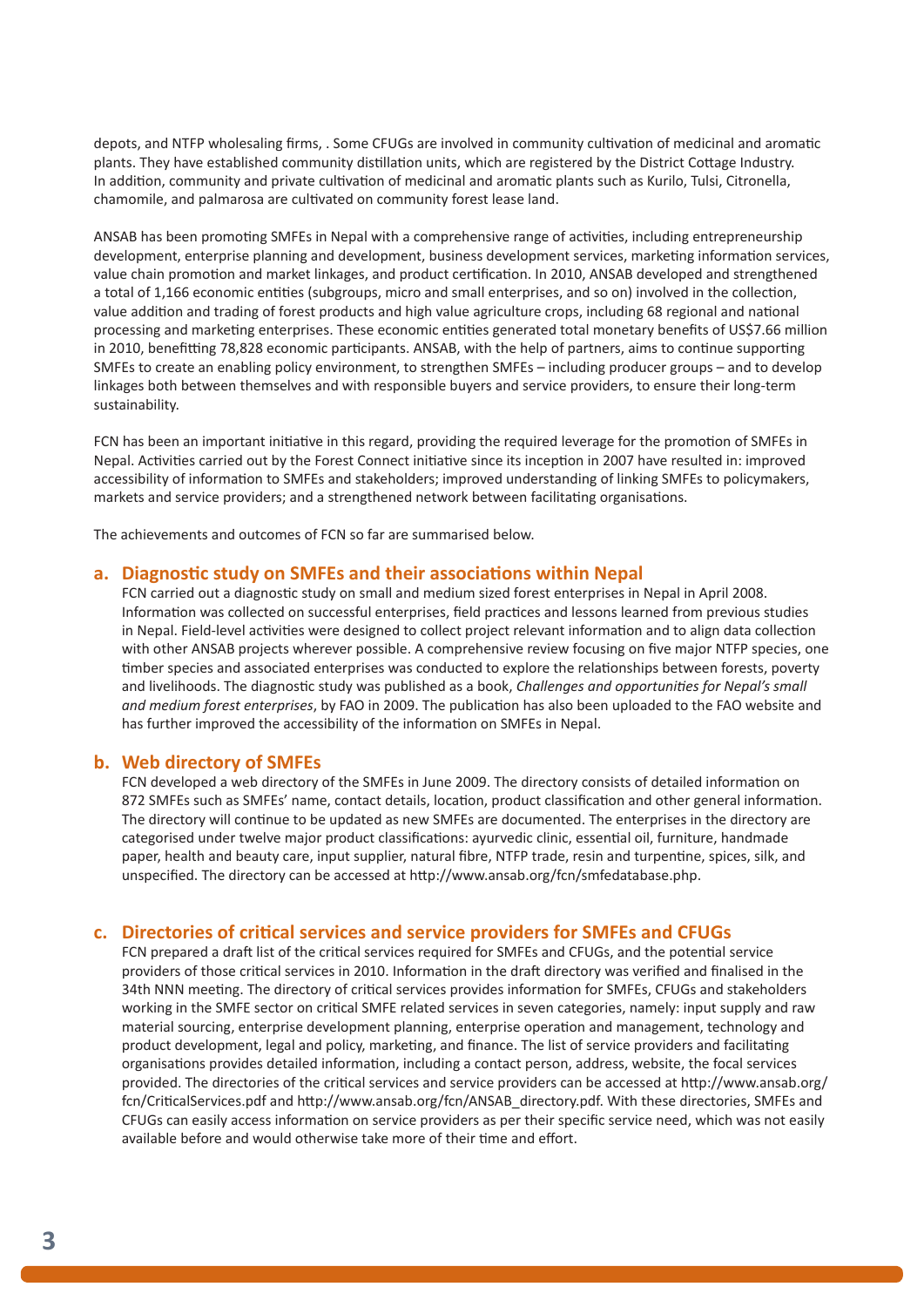#### **d. Value chain study of Jatamansi**

FCN developed a document on the application of the value chain approach in SMFE development and promotion in Nepal in June 2009. It includes the value chain analysis (VCA) process and lessons learned from the value chain of an essential oil, Jatamansi (*Nardostachys grandiflora*). The study mapped the nature, wealth and power dynamics of the essential oils sector in Nepal, using Jatamansi as an example product. The study found that transactions costs within the value chain would be reduced by improved coordination among Nepali regulatory bodies; a reduction in overlapping jurisdictions among Nepali agencies with regards to NTFP promotion, harvesting, and processing; and more reasonable tax rates. This would promote more enterprise start-ups and help to make Nepali essential oils more competitive in world markets. The study also suggested that VCA could be useful in examining other SMFE sector products.

VCA has now been widely used for designing programme intervention in SMFE and other smallholder sectors in Nepal. In 2010, ANSAB, in partnership with International Centre for Integrated Mountain Development (ICIMOD), conducted a project on enhancing livelihoods and poverty reduction of mountain people by linking value products and services (HVP) to value chain development. In 2011, the Nepal Economic Agriculture and Trade (NEAT) Activity, a USAID funded contract that is being implemented by Chemonics International Inc., used a value chain/market assessments conducted by ANSAB of four commodities – Orthodox Tea, Ginger, Lentils and Off-season vegetables – for their intervention design and programme implementation in the sectors.

#### **e. Forest Connect Nepal website**

FCN created its website (www.ansab.org/fcn) in September 2007.It has been regularly updated with programme information, reports, the SMFE database, the MIS pricelist, NNN meeting minutes, and other resources for community-based forest enterprises (CBFEs), including a list of CBFE service providers, books, manuals and research relevant to them. In 2010, the website was updated with the directories of the service providers relevant to SMFEs and CFUGs. Also during this year, FCN linked the MIS pricelist and the Nepal NTFP Network (NNN) minutes from ANSAB's website to the FCN website, and added 'subscribe' features for them. The MIS pricelist consists of monthly price information for 32 products in six different markets in Nepal and India. The addition of 'subscribe' features has given subscribers access to the pricelist and the NNN minutes as soon as they are posted on the website. Currently, there are 35 verified addresses subscribed for the MIS pricelist and seven verified addresses subscribed for the NNN minutes.

#### **f. Examination of the major issues faced by SMFEs**

FCN has examined the major issues faced by SMFEs in Nepal by organising meetings and workshops involving stakeholders related to SMFEs in Nepal. FCN organised a roundtable meeting on May 28, 2009 to identify, prioritise and find ways forward on major issues faced by SMFEs in Nepal. The meeting involved fifty-three participants representing government agencies, services providers, national and international organisations, market actors, local entrepreneurs and traders. It identified major issues for SMFEs at three levels: policies, services, and market constraints. Strategies were developed for the identified issues, indicating specific activities and roles for various institutions in addressing them. The meeting highlighted the importance of SMFEs in economic development and sustainable resource management, and it was agreed that coordination between various actors and stakeholders is needed for SMFEs to advance from their current situation.

FCN detailed proceedings of the roundtable discussion and disseminated them to the participants and other related stakeholders in August 2009. The findings from the meeting have been taken positively from the stakeholders, including the Government of Nepal, who revived the Herbs and NTFP Coordination Committee (HNCC) based on the recommendation from the meeting. ANSAB has also used the meeting findings for their programme development.

#### **g. National-level association of producer groups and community enterprises**

In 2010, FCN initiated a national-level association of producer groups and community enterprises by expanding the institutional system and capability of the Nepal Herbs and Herbal Products Association (NEHHPA). NEHHPA is a business membership organisation made up of Nepali enterprises producing or processing natural products. ANSAB, as the Forest Connect hub in Nepal, has closely worked with the executive members of NEHHPA since designing the FCN activities for the third year. The activities and roles of FCN and NEHHPA were also shared in a project inception meeting on January 20, 2010. FCN further assisted the association to expand its membership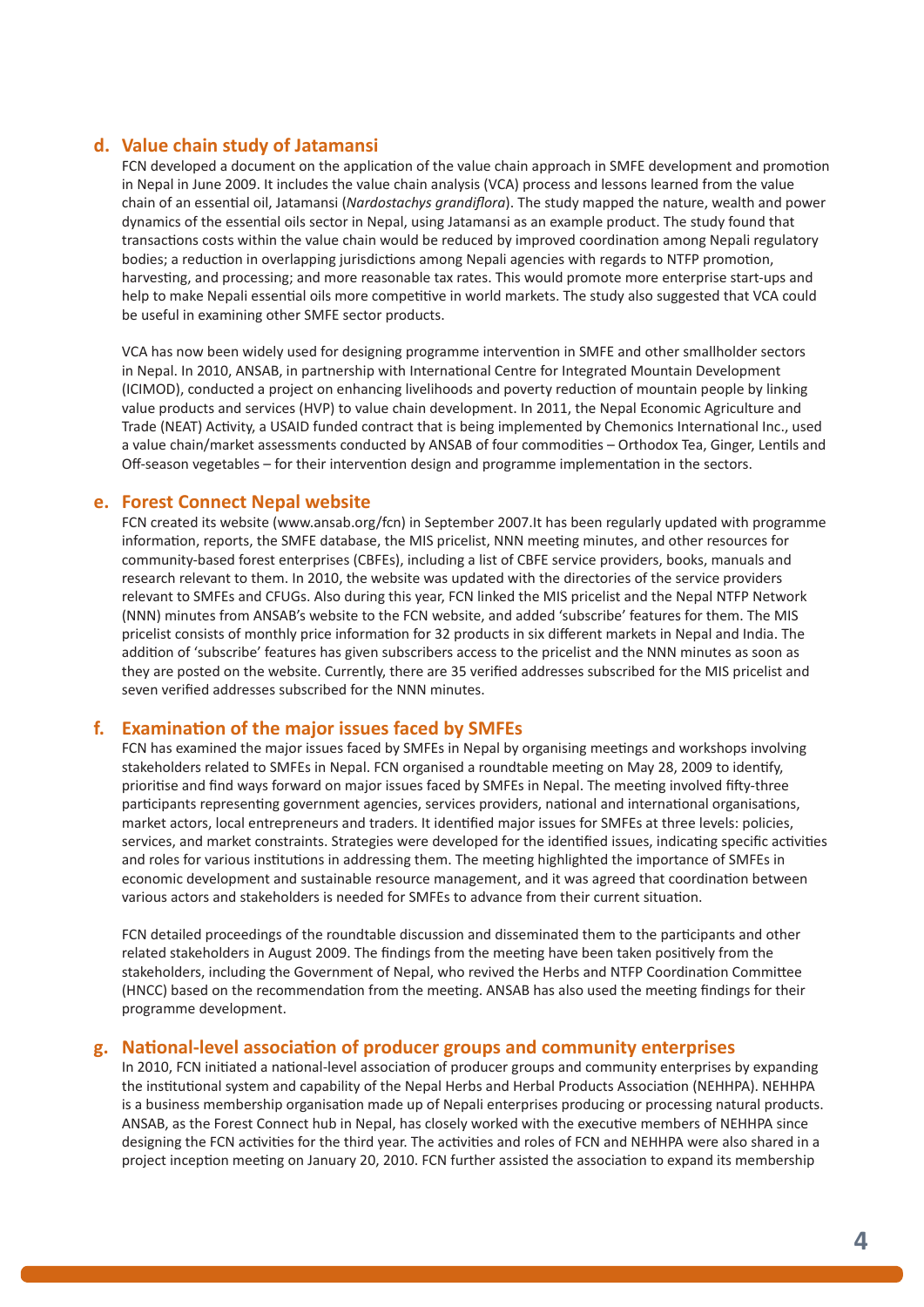to producer groups and community enterprises in the Dolakha district of Nepal. It then facilitated the development of a sub-committee of producer groups and community enterprises within NEHHPA to deal with those members. FCN supported NEHHPA to develop its national secretariat office for improving its efficiency and effectiveness in service delivery. It also supported NEHHPA's executive committee to review NEHHPA's documents and promotional materials, including the strategic plan, presentations, guidelines and constitution to streamline the organisation's business promotion and network development. A workshop was conducted for NEHHPA's members and secretariat staff to develop the organisation's strategic plan on business service development and network expansion.

After FCN's assistance to the NEHHPA, the association submitted 20 recommendations to the National Planning Commission on July 2010 to better link the NTFP sector to national policies and markets at national and international levels. The planning commission has mentioned that they will consider the recommendations while designing policies and allocating budgets for the sector.

#### **h. Networks between facilitating organisations**

Along with active participation in established platforms such as NNN, HNCC and the Public Private Alliance (PPA), FCN increased networking with different organizations. Due to these events forming part of the FCN activities, ANSAB designed new collaborative programmes and activities with organisations such as NEHHPA and Himalayan Naturals for the joint promotion of CBFEs in Nepal. The forums were also critical for enhancing networking between stakeholders of SMFEs and CFUGs, as they facilitated the identification of critical needs for the sector and sought coordination and collaboration between them. Furthermore, discussion and development of strategies for the SMFE sector, and their final verification during the NNN meetings, has strengthened the network between the organisations working in the same sector. These platforms are also helpful to avoid duplication of work about the sector.

#### **i. Strategic inputs on SMFEs and NTFPs to the government**

FCN has provided strategic inputs on SMFEs and NTFPs to the government through different forums. This has helped to foster improved understanding amongst government officials and policymakers, and for linking SMFEs to policymakers, markets and service providers. FCN mainly used NNN meetings for sharing its activities and verifying information collected from FCN activities in Nepal. FCN also used the high-level forum – HNCC – to share its ongoing activities with the government.

**NTFP Network (NNN) meetings:** FCN hosted four NNN meetings to discuss and prioritise the identified critical services to SMFEs and CFUGs and the supporting organisations providing those services to them. The 31<sup>st</sup> NNN meeting, the first of the meetings organised by FCN in 2008 created a seven-member Advisory Steering Committee for SMFEs with key stakeholders that would meet regularly to discuss FCN activities and progress. This formation of the steering committee within NNN has resulted in a body for verifying the information collected from FCN activities. The subsequent NNN meetings identified and discussed the challenges faced by SMFEs and the findings were shared with the government representatives. During the 33rd meeting, held on March 06, 2009, the challenges for SMFEs were identified as falling under three themes: policy, services and markets. The 34th NNN meeting, held on April 21, 2010 discussed crucial linkages between SMFEs and development organisations, government programmes such as the Micro-enterprise Development Program (MEDEP), and insurance companies; development of information-sharing tools for better market, policy and service providers; and preparation of courses on business development and management of CBFEs..

**Herbs and NTFP Coordination Committee (HNCC) meetings:** The HNCC is a high-level public-private forum chaired by the Minister for Forest and Soil Conservation, to coordinate and frame herb and NTFP-related policy issues in Nepal. FCN used the forum on March 24, 2009 to share its ongoing activities with the stakeholders, including the government. In the same meeting, ANSAB made policy recommendations to review and amend existing polices related to SMFE growth and development in Nepal. The meeting thereafter assigned ANSAB to coordinate a task force for technical issues on NTFPs. In coordinating the task force, the organisation reviewed existing guidelines and manuals on NTFP cultivation, sustainable harvesting and inventory, and made recommendations for the development of guidelines and a manual for NTFP promotion and NTFP zoning in Nepal.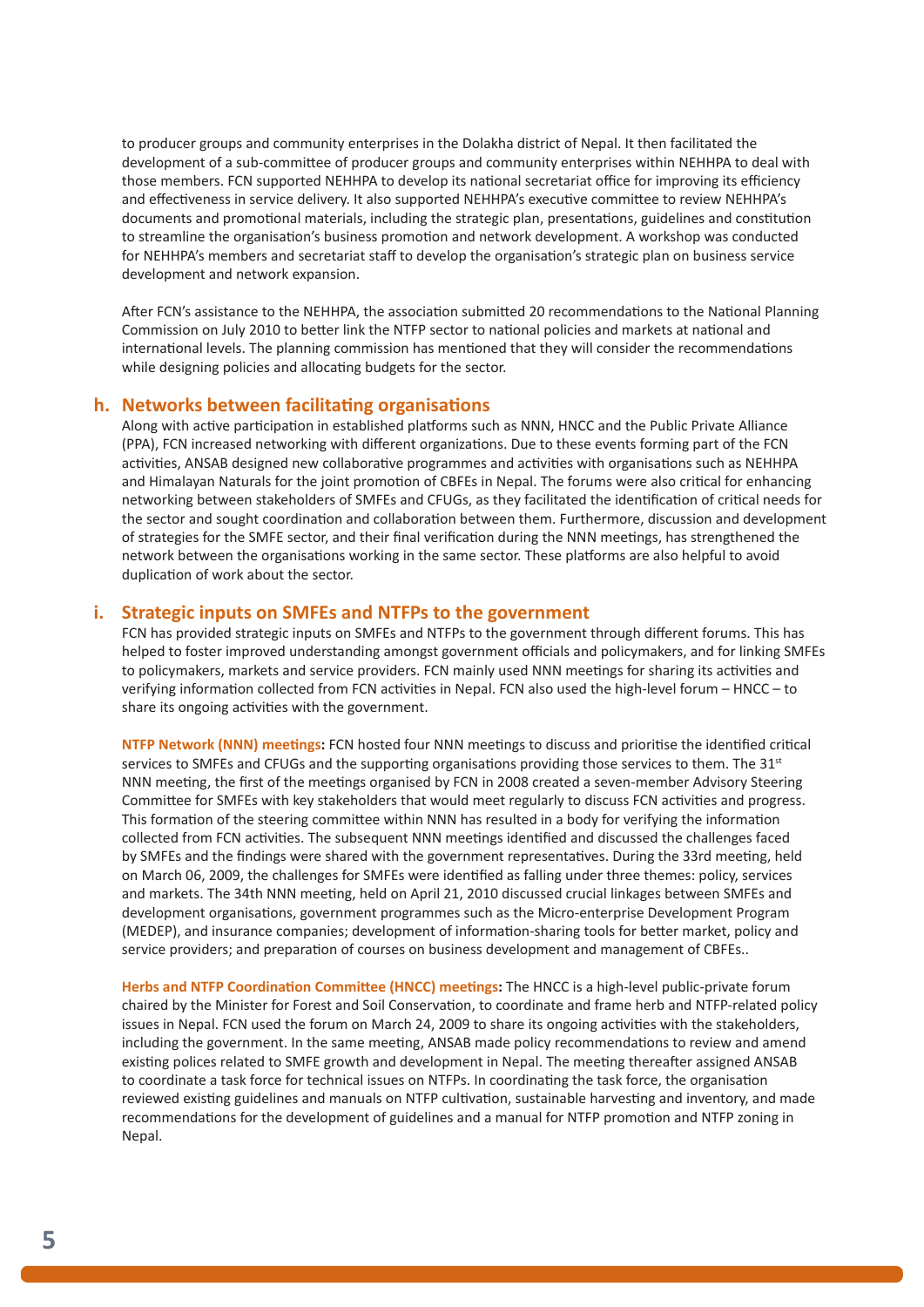#### **j. Information sharing through ANSAB's website and newsletter**

FCN used ANSAB's established platform – the website and newsletter – to share news, events and issues related to SMFEs and related organisations working in the sector*.* As mentioned in section 2.e, FCN also linked ANSAB's website to its own website for NNN meeting minutes and monthly price information of 32 products in six markets of Nepal and India. FCN's effort in this regard has contributed to the expanded access to marketing information for local collectors and traders. This access has resulted in increased bargaining power amongst traders and local collectors, with higher prices for their products, and improved relationships between traders and producers.

The first three years of the FCN initiatives in Nepal were successful in meeting the objectives laid out during the FCN planning phase. Moreover, FCN has shown that the Forest Connect initiative can add value to the work of organisations working in the SMFE sector by assisting in the formation of a national-level association of producer groups and community enterprises. FCN has been successful because, since its initiation, it has been implemented using holistic approaches. ANSAB, as the Forest Connect hub, combines both indigenous and modern scientific methods for project implementation, and works through a multi-stakeholder approach, involving all relevant actors in programme planning and implementation. It has also worked harmoniously with communities, government, NGOs and various stakeholders since its establishment, and does not raise false expectations in stakeholders and communities. FCN has always raised oncerns of equity with the members of the CFUGs and CBFEs in forums, and has used ANSAB's experience of involving the poor, women and other disadvantaged people in micro and small enterprises for their livelihood improvement. FCN has also utilised the well-established networks and meetings as NNN, HNCC and PPA to raise and discuss issues recognised during its implementation.

### **3. Benefits of the alliance**

In addition to meeting the objectives laid out for the promotion of SMFEs in Nepal by the FCN initiative, the FCN programme and ANSAB itself have benefitted from the international Forest Connect alliance. For the organisations and programmes working for the promotion of the SMFE sector, tools such as the online social networking website, international Forest Connect meetings, and relevant documents such as the facilitator's toolkit developed by the Forest Connect alliance, have proven to be beneficial.

**International Forest Connect website:** FCN and ANSAB staff often use the international Forest Connect website http://forestconnect.ning.com/ to find news, tools and documents on SMFEs around the world. The website provides a space for networking between professionals from the same and similar sectors and activities. It also provides quick link to the Forest Connect partners' websites. The discussion forum within the website is good for sharing news, success cases, experiences and other relevant information. With most of the features of a good networking site, the current website is successful as a networking site, for which the users gets access to important documents and discussions for promoting the SMFE sector. Regarding the websites of the country specific Forest Connect programme, they could be updated more often.

**Contribution to the facilitator's toolkit on supporting small forest enterprises:** FCN has contributed to the development of a contribution for Module 14 *(Strengthening community enterprise governance and structure)* of 'Supporting small forest enterprises – a facilitator's toolkit' developed by the International Institute for Environment and Development (IIED), FAO and PROFOR. Based on its experience working in the SMFE sector in Nepal, ANSAB also prepared three case studies for modules 7 *(Participatory value chain analysis*), 11 *(Product development*) and 15 (*Building on ecological sustainability*) of the toolkit and presented them in the second Forest Connect workshop in Ethiopia. This year, ANSAB will contribute additional case studies for Module 9 (*Designing communication strategies*), Module 14 (*Strengthening community enterprise governance and structures*) and Module 16 (*Policy research for change*).

The toolkit is a practical tool for use by facilitators working to support SMFEs in the field, arranged in a series of selfexplanatory modules providing step-by-step guidance on different elements of SMFE support. The current structure of the toolkit helps the facilitators to choose the content according to their purpose. In Nepal, all 16 modules of the toolkit are relevant for a range of actors working in SMFE sector; the 13 modules developed for the national facilitators being directly applicable for the national-level organisations. The current draft of the toolkit also provides